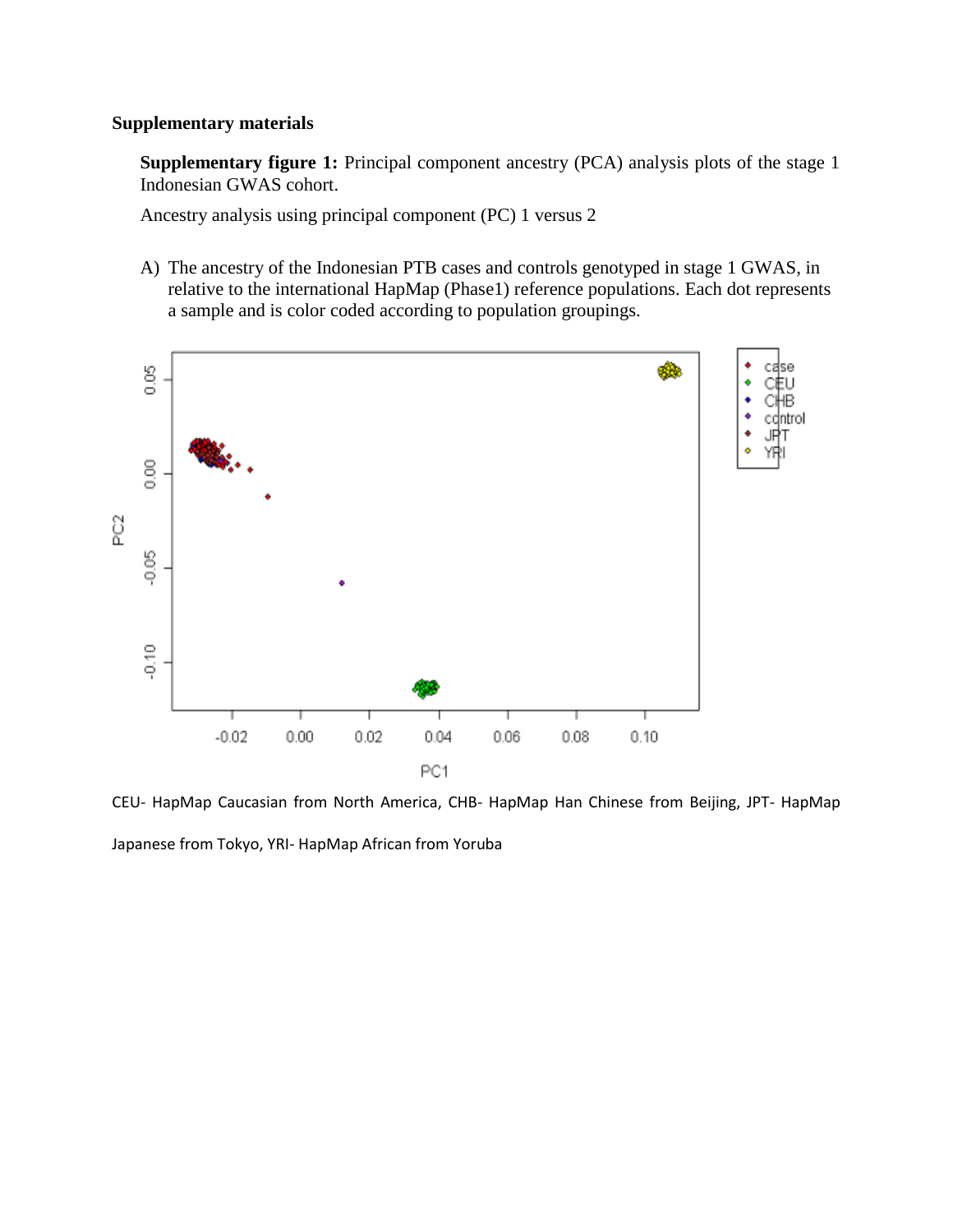B) The ancestry analysis of the stage 1 PTB cases vs. controls, by case/control status. Each dot represents a sample, cases are color coded in black, while controls are in yellow.

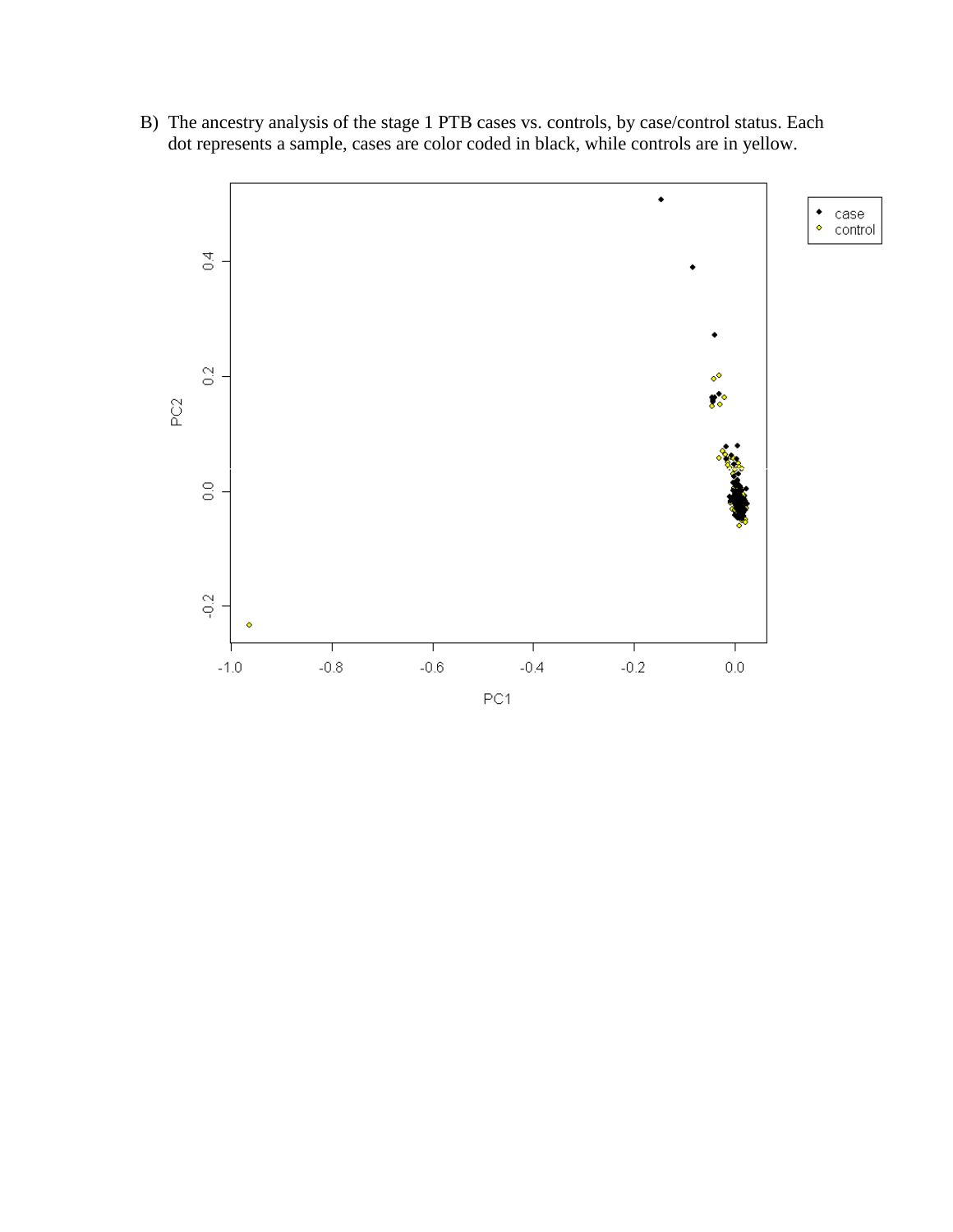

C) The ancestry analysis of the stage 1 PTB cases vs. controls, appended with outliers I.D

The following outliers were identified based on:  $PC1 > 0.8$   $PC2 > 0.2$ 

|                   | Eigen    | Affection |              | Father's  | Mother's  |
|-------------------|----------|-----------|--------------|-----------|-----------|
| Sample I.D.       | outliers | status    | Ethnicity    | ethnicity | Ethnicity |
| EITB-0025         | yes      | case      | non-Javanese | Ambon     | Ambon     |
| EITB-0029         | yes      | case      | non-Javanese | Aceh      | Aceh      |
| EITB-0533         | yes      | case      | non-Javanese | Timor     | Kendari   |
| <b>EICTB-0301</b> | yes      | control   | mixed        | India     | Jawa      |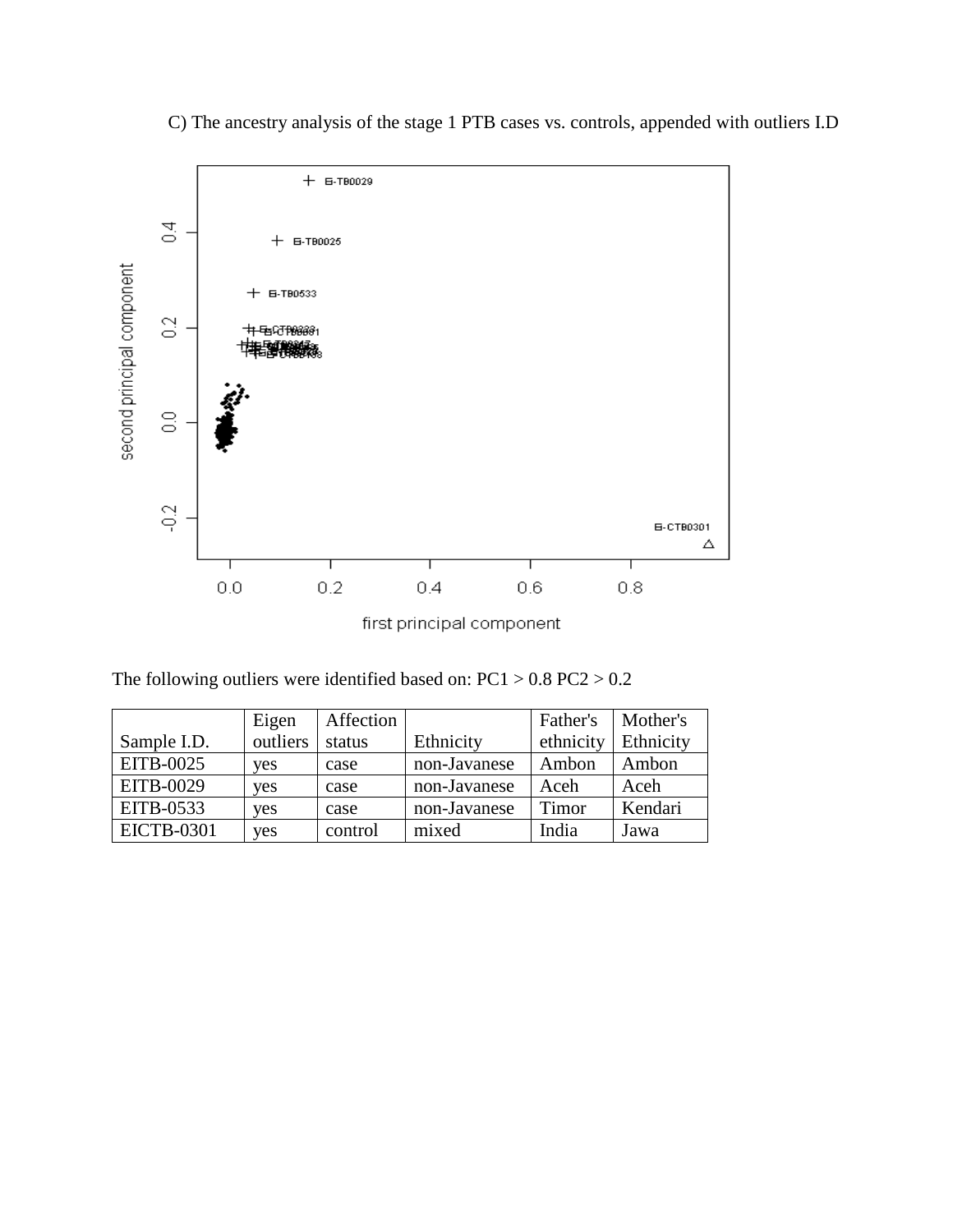**Supplementary figure 2:** Quantile-Quantile plot of P value distribution for the association with pulmonary TB in the Stage 1 Indonesian GWAS cohort.

Trend test association analyses of expected versus observed P-values of 95,207 SNPs in 108 PTB cases and 115 controls. Red dots showing deviations from the line of equality indicate either that the theoretical distribution was incorrect, or that the study contains results with value generated by a true association. In this plot, the observed distribution matches the expected distribution closely and shows an excess only in the tail at  $P < 10^{-3}$ . The median chi-square statistics of the stage 1 genome wide 95,207 loci yield a lambda inflation factor (Devlin and Roeder method) of only 1.003, which indicate that there was no significant population stratification in this study



-log(expected P values)